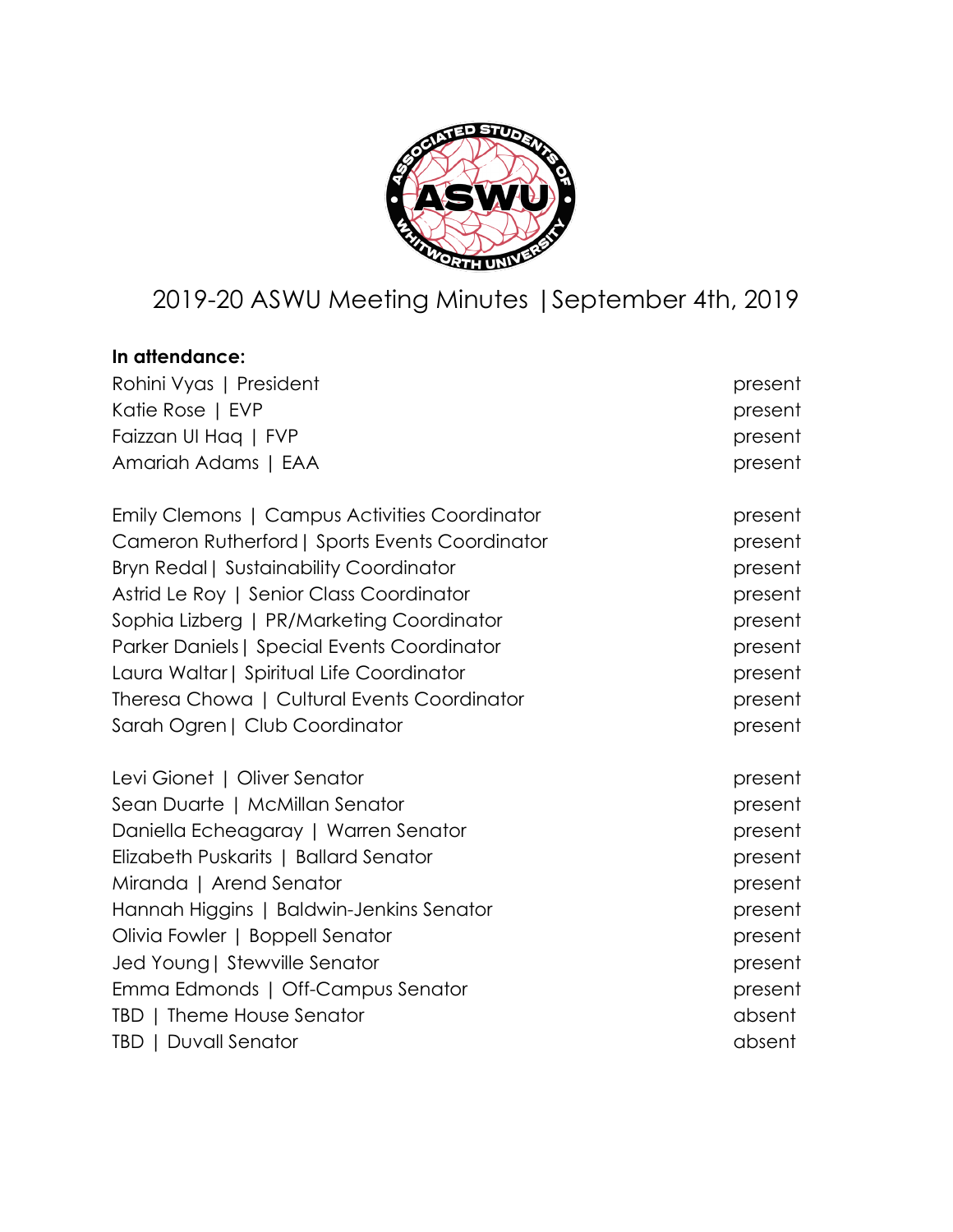| TBD   Off-Campus Representative                | absent |
|------------------------------------------------|--------|
| TBD   Off-Campus Representative                | absent |
| TBD   Off-Campus Representative                | absent |
| TBD   Arend & Boppell Representative           | absent |
| TBD   Baldwin-Jenkins & Stewart Representative | absent |
| TBD   Duvall & Oliver Representative           | absent |
| TBD   Warren Representative                    | absent |
| TBD   Global Engagement Representative         | absent |
|                                                |        |

Meeting brought to order at 5:00 PM in ASWU Chambers. Honored original caretakers of the land. Mission Statement read by Elizabeth.

#### **Speaker**

Beck Taylor: Welcome good to see you. Hope your first day of class went well. Any visitors? Hope you get involved with ASWU. Thanks for your roles as leaders and time spent empowering students. If there's any way I can be of help I've already told the exec team I'm here for help. I just want to start by saying that different people have different perspectives. The only way we can truly serve our community is by contributing to dialogue. Last week I gave my state of the university address to the employees. I announced a presidential task force balancing free expression and civil discourse to help with future issues like the ones we faced last year. We need to evaluate our view on free expression and civil discourse. We need to figure out how we're going to do community while we face those challenges. I am proud of ASWU and their works with handling Ben Shapiro last year. I am here for you. We could've done more favors last year by providing a living document to assess speakers like that on campus. I promise you student representation with at least two student positions on the task force. Look for an email from me announcing more on that. This will be a year long focus for the community. We want to put our stamp of approval giving us a good background on what we value in the community. I appreciate all of you. I am also praying for all of you. Thanks for having me here tonight.

\_\_\_\_\_\_\_\_\_\_\_\_\_\_\_\_\_\_\_\_\_\_\_\_\_\_\_\_\_\_\_\_\_\_\_\_\_\_\_\_\_\_\_\_\_\_\_\_\_\_\_\_\_\_\_\_\_\_\_\_\_\_\_\_\_\_\_\_\_\_\_\_\_\_\_\_\_\_

\_\_\_\_\_\_\_\_\_\_\_\_\_\_\_\_\_\_\_\_\_\_\_\_\_\_\_\_\_\_\_\_\_\_\_\_\_\_\_\_\_\_\_\_\_\_\_\_\_\_\_\_\_\_\_\_\_\_\_\_\_\_\_\_\_\_\_\_\_\_\_\_\_\_\_\_\_\_

#### **FVP Updates**

Faizzan: Capital: \$20,000 Unallocated: \$20,000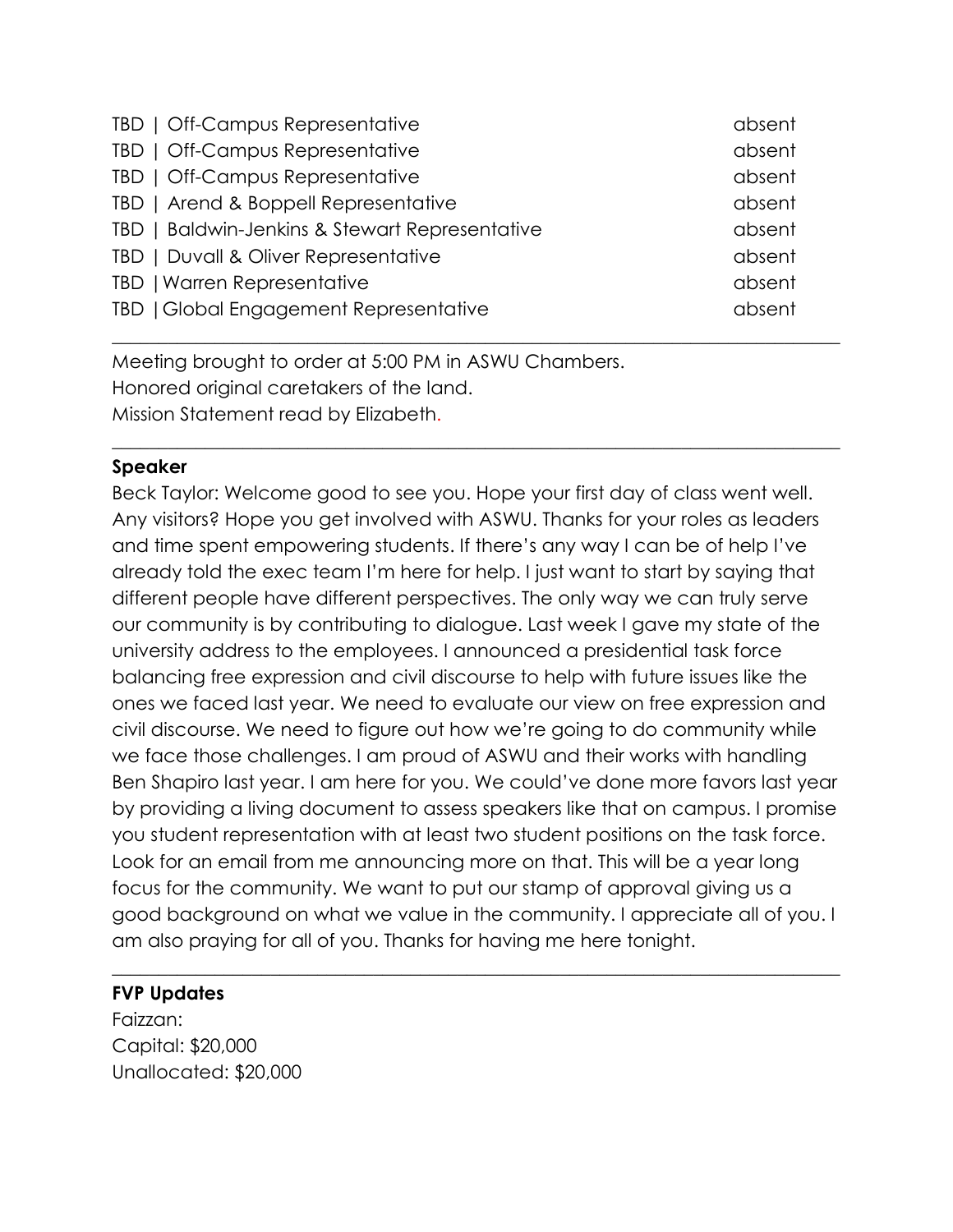I am forming a finance committee. I need two students at large. Please refer students to me who can help.

\_\_\_\_\_\_\_\_\_\_\_\_\_\_\_\_\_\_\_\_\_\_\_\_\_\_\_\_\_\_\_\_\_\_\_\_\_\_\_\_\_\_\_\_\_\_\_\_\_\_\_\_\_\_\_\_\_\_\_\_\_\_\_\_\_\_\_\_\_\_\_\_\_\_\_\_\_\_

## **EVP Updates**

Katie: Senators first week of newsletters, please take notes throughout meeting. Newsletter due at 5pm tomorrow. Jason emailed senators with info you need in there as well. I have meal tickets which you can use to eat free Sodexo tonight. CBS meetings tomorrow at 9:30. I have printed more posters, check your mailboxes. SEC is a committee for formats and regulations for the elections on campus including zone rep elections, Duval senator, and the elections in the spring. I still need a lot more members, please come to me after the meeting or shoot me an email. Guests, please put your name and email on this list, so we can thank you for being here. Student highlight is Shelby Krug. Please stand up (applause). That amazing woman really did amazing things for orientation.

\_\_\_\_\_\_\_\_\_\_\_\_\_\_\_\_\_\_\_\_\_\_\_\_\_\_\_\_\_\_\_\_\_\_\_\_\_\_\_\_\_\_\_\_\_\_\_\_\_\_\_\_\_\_\_\_\_\_\_\_\_\_\_\_\_\_\_\_\_\_\_\_\_\_\_\_\_\_

#### **President Updates**

Rohini: I have multiple updates. First, building updates. We're calling the new Starbucks and bookstore building the "BuckStop" done, which should be done by next year. Aquatics Center has new ventilation and windows. Cowles Auditorium will be done by spring. I am mostly excited for the Hendrick. Here are some photos… this is not the permanent building, just temporary. Also, 80% of our energy comes from solar or hydro energy. Incoming class is 40% first gen or underrepresented minorities. Rhosetta Rhodes is working on an accessibility map, shoot us an email where you see a need for ramps, door openers, etc. Beck talked about the Free Expression Task Force a bit, so I'm not going to go over that so much.

#### **Upcoming Events Off Campus BBQ**

Emma: Off campus BBQ is this weekend. Please message on Instagram or email eedmonds19@my.whitworth.edu. It's at 5:00 at Halmburg park.

\_\_\_\_\_\_\_\_\_\_\_\_\_\_\_\_\_\_\_\_\_\_\_\_\_\_\_\_\_\_\_\_\_\_\_\_\_\_\_\_\_\_\_\_\_\_\_\_\_\_\_\_\_\_\_\_\_\_\_\_\_\_\_\_\_\_\_\_\_\_\_\_\_\_\_\_\_\_

#### **Bingo**

Parker: After the BBQ, come over to bingo this friday. Over \$2,500 in prizes and raffles. There's three tiers of prizes, it'll be fun.

#### **Hypnotist**

Emily: Saturday 7:00 MPR we have a hypnotist coming. He's really funny. You can look him up on YouTube. I'm passing around a sign-up sheet looking for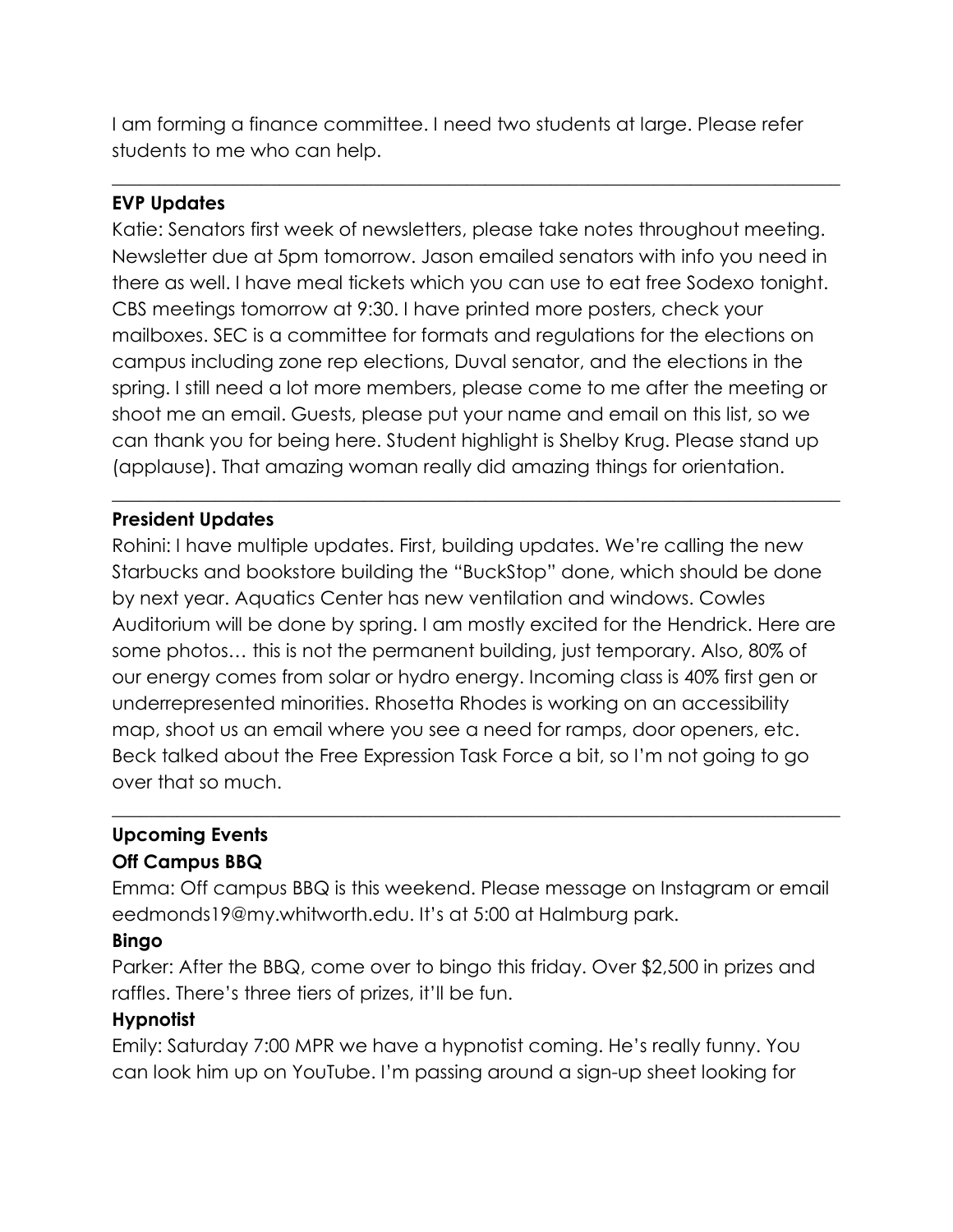help on set-up/take down. He's recording it too if someone is willing to help with that then we can get a video recording sent over to us afterwards too.

\_\_\_\_\_\_\_\_\_\_\_\_\_\_\_\_\_\_\_\_\_\_\_\_\_\_\_\_\_\_\_\_\_\_\_\_\_\_\_\_\_\_\_\_\_\_\_\_\_\_\_\_\_\_\_\_\_\_\_\_\_\_\_\_\_\_\_\_\_\_\_\_\_\_\_\_\_\_

# **Constituency Reports**

## **Arend**

Miranda: freshman are moved in. I have some guests over here too. We're excited for the CBS meeting. All Good vibes

# **Ballard**

Liz: milk and cookies tonight. First ever for this year. Also making gluten free cookies now. I'm personally going to look in on all the floor meetings tonight to later help with the CBS meeting.

# **BJ**

Hannah: Can't wait to redefine CBS. There's been a few incidents where it would've been a useful tool. Everything is super good though.

# **Boppell**

Olivia: we're doing good, people still moving in. Meetings tonight, it's been very quiet though.

# **McMillan**

Sean: We're doing good. Starting up the first milk and cookies. New people were moving in. Yeah, we're doing good.

# **Off Campus**

Emma: A lot of my people went to the Lecrae concert. Even talked to lots of people about zone reps. If you know anyone interested let me know. Trying to get people to do corn whole tournament, which is proving to be a bit difficult. It'll all work out though.

# **Oliver**

Levi: I have a question from the residence as to why we don't have composting in res halls?

Bryn: To my understanding, it was student led; they were responsible for picking it up. I don't know enough it though.

Parker: Last year we had eco reps.

Katie: Can we talk about eco reps a bit?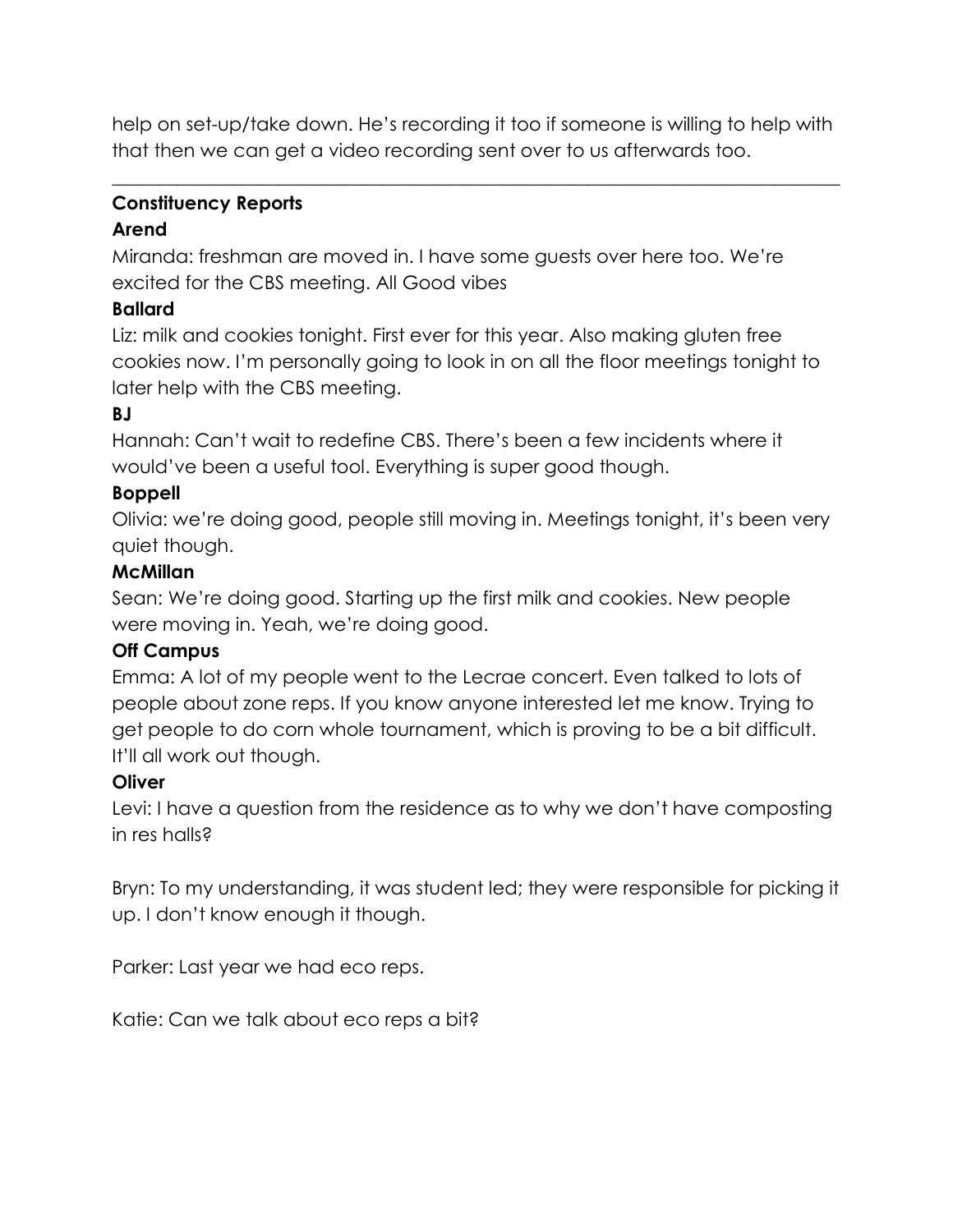Rohini: last year Morgan the sustainability coordinator said the issue is residence hall compost gets composted different than Sodexo. Anything can go in there, but residence halls have more restrictions.

Levi: Okay, I'll let them know.

## **Stewart**

Jed: I've been getting to know the freshman. I had a long conversation about Target night with a couple of people saying, "it went okay, wanting better deals and discounts". So hopefully that'll give us a better idea for next year. Loving the community though.

#### **Warren**

Daniella: I had lots of people asking about zone rep positions. They were super happy about winning decathlon too. Lots are tired and starting class today. I'm really excited for this year.

\_\_\_\_\_\_\_\_\_\_\_\_\_\_\_\_\_\_\_\_\_\_\_\_\_\_\_\_\_\_\_\_\_\_\_\_\_\_\_\_\_\_\_\_\_\_\_\_\_\_\_\_\_\_\_\_\_\_\_\_\_\_\_\_\_\_\_\_\_\_\_\_\_\_\_\_\_\_

## **Campus Vibes**

Rohini: You can say vibes of what people are saying, negative/positive. Voice concerns or comments

Liz: Tradition was great, the freshman are very happy. Someone said she finally found the place she felt she fit into. She was even a drop out in high school and is super happy about the community.

Sean: The building was excited and felt good about yell off.

Thanks to Parker and Sarah we welcomed 50 international students. We went to Silverwood and had a really great time

Sophie: lots of people voicing how great orientation was. Even though target night wasn't great they still liked it.

Daniella: I was so happy we had people comfortable with talking to us. Knowing their kids are going to be safe.

Theresa: I attended transfer diversity lunch. They were happy they had their own unique schedules for orientation.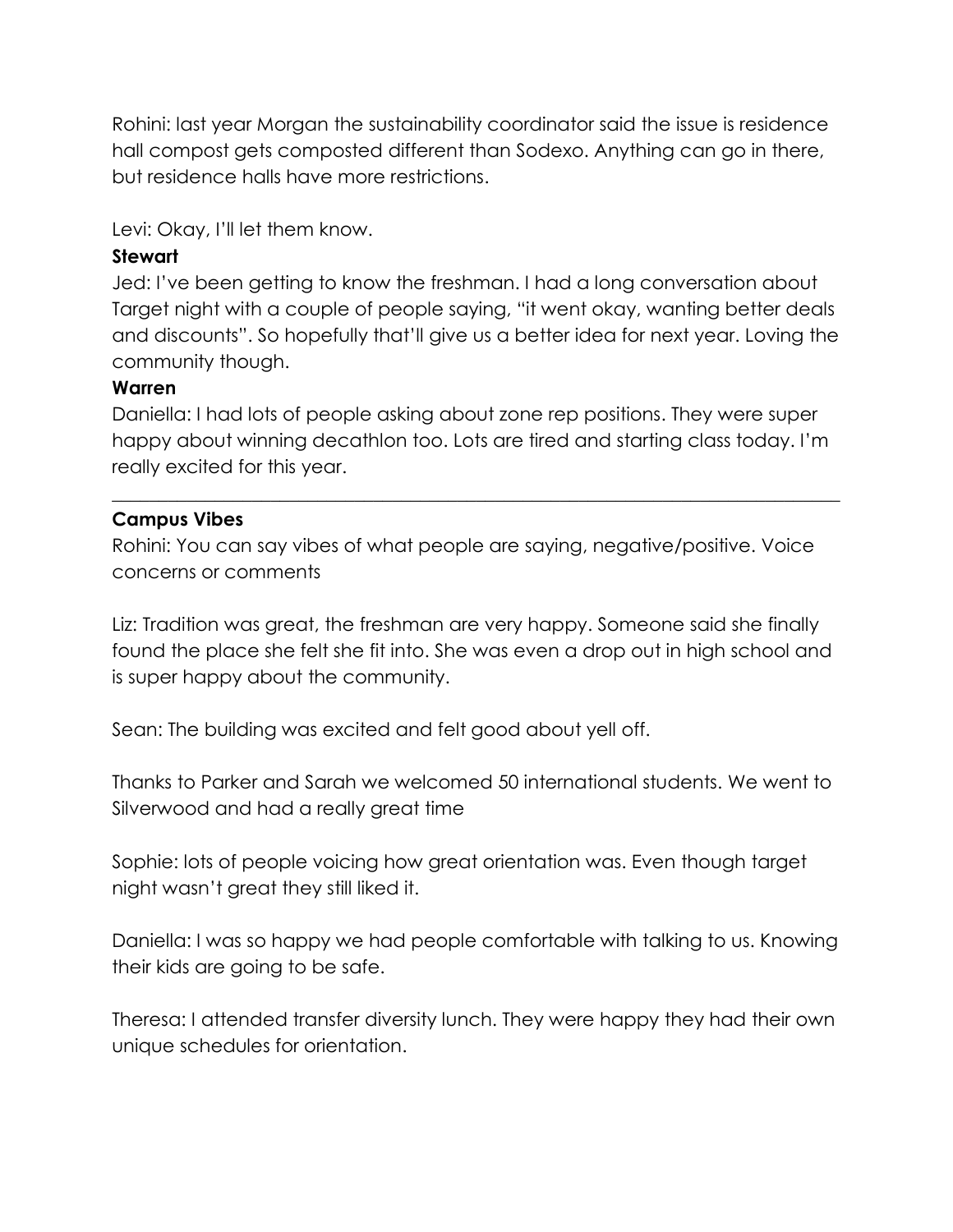Sarah: I went to club fair to meet everyone. Letting them know who I am. People were asking me good questions and talked about reaching out. They found it helpful and are looking forward to my position. I am excited, wishing I knew more about the position, but obviously I can't since it's new.

Enu: Bucks bridge was a success its been a lot of fun. They found good friends before the rest of the freshman came onto campus and are happy in their groups.

\_\_\_\_\_\_\_\_\_\_\_\_\_\_\_\_\_\_\_\_\_\_\_\_\_\_\_\_\_\_\_\_\_\_\_\_\_\_\_\_\_\_\_\_\_\_\_\_\_\_\_\_\_\_\_\_\_\_\_\_\_\_\_\_\_\_\_\_\_\_\_\_\_\_\_\_\_\_

#### **Shout outs**

Rohini: recognizing those who did great work.

Theresa: shout out to Astrid about organizing the first event.

Sarah: shout out to Parker for doing yell off. I liked the script he had too.

Katie: shout out to James for working target night even though he didn't have to.

Sarah: shout out to ASWU for being my best friends.

Shelby: thank you for being so willing to help. Thanks for being willing to help Jason and I. even if it was last minute, you were all there willing to help. Thanks for accepting me and allowing me into the ASWU family. Sophie even made me an orientation coordinator name tag and I almost cried. Looking forward to working with you all this year!

Miranda: shout out to guests. Especially to my friends. I know people sure are interested about the zone rep position.

\_\_\_\_\_\_\_\_\_\_\_\_\_\_\_\_\_\_\_\_\_\_\_\_\_\_\_\_\_\_\_\_\_\_\_\_\_\_\_\_\_\_\_\_\_\_\_\_\_\_\_\_\_\_\_\_\_\_\_\_\_\_\_\_\_\_\_\_\_\_\_\_\_\_\_\_\_\_

Parker: thanks to everyone who helped on getting bingo prizes.

Rohini: shout out to those who put in so many hours this last week

Sophie: shout out to the biggest class

Jed: shout out to the most diverse class